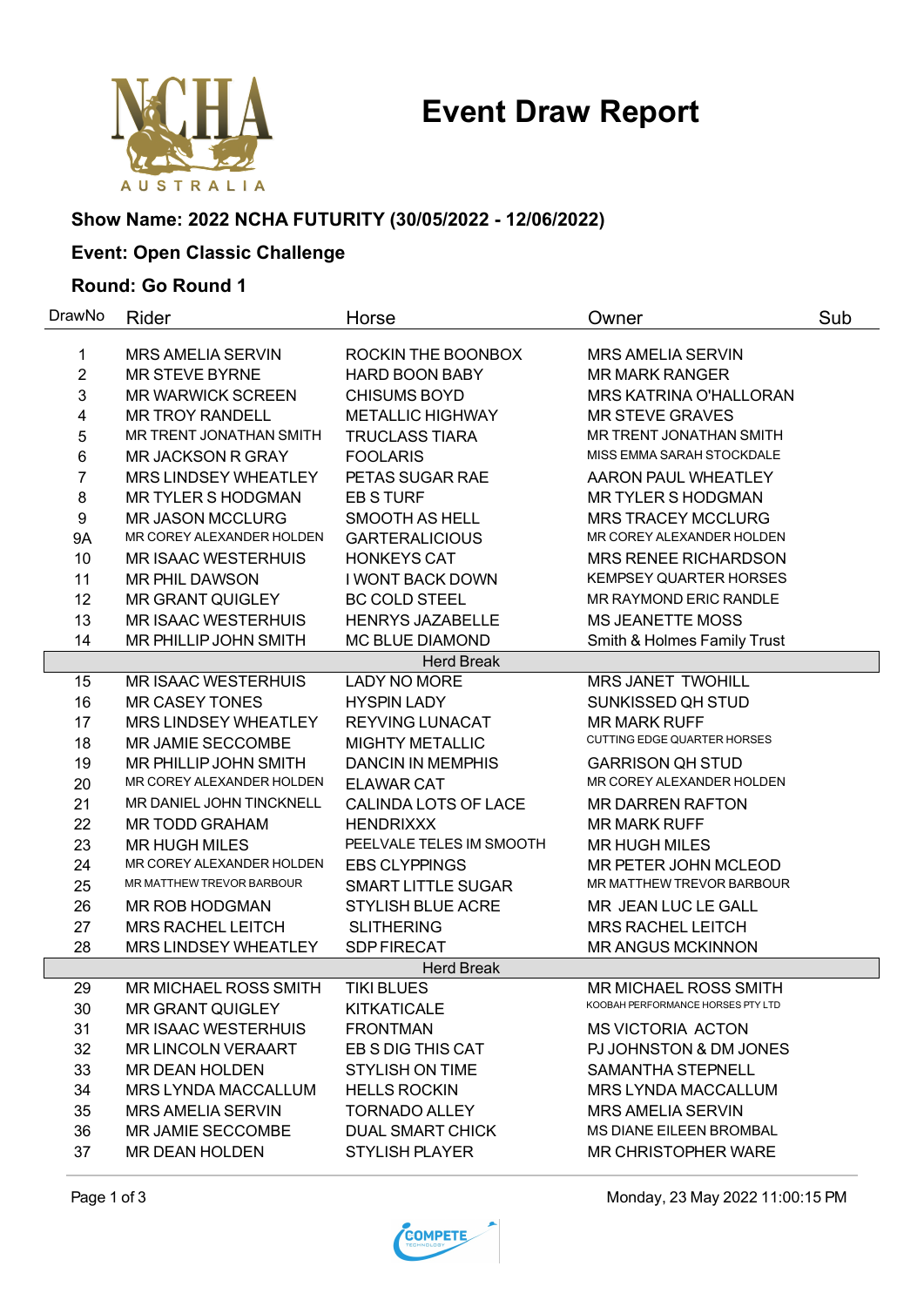

#### **Show Name: 2022 NCHA FUTURITY (30/05/2022 - 12/06/2022)**

# **Event: Open Classic Challenge**

#### **Round: Go Round 1**

| DrawNo                                                                                    | Rider                     | Horse                            | Owner                             | Sub |  |  |  |
|-------------------------------------------------------------------------------------------|---------------------------|----------------------------------|-----------------------------------|-----|--|--|--|
| 38                                                                                        | <b>MR STEVE SMITH</b>     | <b>MC BLUE ROCK</b>              | MISS COURTNEY ROBERTS             |     |  |  |  |
| 39                                                                                        | MRS LINDSEY WHEATLEY      | <b>TRUCLASS FLAME</b>            | <b>MRS SHELLEY RUFF</b>           |     |  |  |  |
| 40                                                                                        | <b>MR WARWICK SCREEN</b>  | <b>BADBOY HENRY</b>              | <b>MS MAGGIE MASON</b>            |     |  |  |  |
| 41                                                                                        | <b>MR JACKSON R GRAY</b>  | SMOOTH CHERRY REY                | <b>GEORGE GORDON</b>              |     |  |  |  |
| 42                                                                                        | <b>MR PHIL DAWSON</b>     | SMART LITTLE KIT KAT             |                                   |     |  |  |  |
|                                                                                           |                           |                                  | HH Pastoral Pty Ltd               |     |  |  |  |
| <b>Herd Break</b><br>MR TRENT JONATHAN SMITH<br>TRUCLASS CHICKY BABE<br>43<br>MR JIM GALE |                           |                                  |                                   |     |  |  |  |
| 44                                                                                        | <b>MRS RACHEL LEITCH</b>  | <b>HARD SPINNING CASH</b>        | <b>MRS RACHEL LEITCH</b>          |     |  |  |  |
| 45                                                                                        | <b>MR DEAN HOLDEN</b>     | YULGILBAR HI KITTY               | YELLOWSTONE PASTORAL COMPANY P/L  |     |  |  |  |
| 46                                                                                        | <b>MR HUGH MILES</b>      | SMART LIL TURPENTINE             | KOOBAH PERFORMANCE HORSES PTY LTD |     |  |  |  |
| 47                                                                                        | <b>MR PETER RYAN</b>      | <b>HOT YOGA</b>                  | <b>MR PETER RYAN</b>              |     |  |  |  |
| 48                                                                                        | <b>MR TODD GRAHAM</b>     | <b>SUEN TOO DUCK</b>             | M and J bloom Pty Ltd             |     |  |  |  |
| 49                                                                                        | MR JAMIE SECCOMBE         | <b>HY ON CHERRIES</b>            | <b>MISS SARAH CAMPBELL</b>        |     |  |  |  |
| 50                                                                                        | <b>MR WARWICK SCREEN</b>  | <b>IM SMOOTH</b>                 | MISS MIKAYLA O'HALLORAN           |     |  |  |  |
| 51                                                                                        | <b>MR DEAN HOLDEN</b>     | <b>GIRL WITHOUT LIMITS (IMP)</b> | <b>MR DEAN JONES</b>              |     |  |  |  |
| 52                                                                                        | <b>MR WARWICK SCREEN</b>  | <b>SMARTYS DAY</b>               | <b>MR JACK MURPHY</b>             |     |  |  |  |
| 53                                                                                        | <b>MR SCOTT CAMPBELL</b>  | <b>TOLIKA LUCY (ET)</b>          | <b>MRS TANIA GALE</b>             |     |  |  |  |
| 54                                                                                        | AARON PAUL WHEATLEY       | SPOONFULA HOPE                   | TRI STAR QUARTER HORSE STUD       |     |  |  |  |
| 55                                                                                        | <b>MR LINCOLN VERAART</b> | <b>KATS KRYPTONITE</b>           | MR MARCEL & NICOLE VERAART        |     |  |  |  |
| 56                                                                                        | <b>MR TODD GRAHAM</b>     | <b>ARAGUANEY</b>                 | MISS HOLLY CLAYDEN                |     |  |  |  |
|                                                                                           |                           | <b>Herd Break</b>                |                                   |     |  |  |  |
| 57                                                                                        | <b>MR CASEY TONES</b>     | <b>JAZZY HAT</b>                 | <b>MR GARRY TONES</b>             |     |  |  |  |
| 58                                                                                        | <b>MR BEN O'REILLY</b>    | COCOAS POP ROC                   | MR RICHARD S. DE SAVE             |     |  |  |  |
| 59                                                                                        | <b>MR LINCOLN VERAART</b> | <b>RAPTOR</b>                    | <b>MRS DANIELLE REA</b>           |     |  |  |  |
| 60                                                                                        | <b>MR MATHEW OAKLEY</b>   | ONE HELLOFA HILDA                | <b>ALI ALI</b>                    |     |  |  |  |
| 61                                                                                        | MR TRENT JONATHAN SMITH   | <b>IMA BLUE WHISKEY</b>          | <b>MR TODD KISSICK</b>            |     |  |  |  |
| 62                                                                                        | MR COREY ALEXANDER HOLDEN | ONE TUFF DOVE                    | MR COREY ALEXANDER HOLDEN         |     |  |  |  |
| 63                                                                                        | <b>MR PHIL DAWSON</b>     | THE SIXTH SENSE                  | <b>MRS FLEUR PHILIP</b>           |     |  |  |  |
| 64                                                                                        | <b>MR JACKSON R GRAY</b>  | <b>KINDA SMART</b>               | <b>MRS LAUREN CLARE GRAY</b>      |     |  |  |  |
| 65                                                                                        | <b>MR DEAN HOLDEN</b>     | NOTHIN SWEETA THAN A DUCK        | <b>MRS LISA HINDMARSH</b>         |     |  |  |  |
| 66                                                                                        | <b>MR TROY RANDELL</b>    | YULGILBAR JACKAROO               | MR SCOTT CODEY                    |     |  |  |  |
| 67                                                                                        | <b>MR HUGH MILES</b>      | ONE STYLISH LEOETTA              | <b>LAZY K QUARTER HORSES</b>      |     |  |  |  |
| 68                                                                                        | <b>MR LINCOLN VERAART</b> | <b>BLUEBLOODEDBOON</b>           | TRINA SIMPSON                     |     |  |  |  |
| 69                                                                                        | MR MATHEW OAKLEY          | <b>HELL BLAZER</b>               | <b>MR GAVIN BULMER</b>            |     |  |  |  |
|                                                                                           |                           | <b>Herd Break</b>                |                                   |     |  |  |  |
| 70                                                                                        | <b>MR LINCOLN VERAART</b> | PLATINUM CD (ET)                 | MR WAYNE DOUGLAS BROWN            |     |  |  |  |
| 71                                                                                        | <b>MR ROB HODGMAN</b>     | <b>SCOOTIN PHYLLIS</b>           | <b>MR ROBERT MCKENNA</b>          |     |  |  |  |
| 72                                                                                        | MR COREY ALEXANDER HOLDEN | <b>BET SHES A GEM</b>            | <b>MR ANTHONY O'LOUGHLIN</b>      |     |  |  |  |
| 73                                                                                        | <b>MR WARWICK SCREEN</b>  | <b>METAL AS ANYTHING</b>         | <b>MS MAGGIE MASON</b>            |     |  |  |  |
| 74                                                                                        | <b>MR WILLIAM TAPP</b>    | <b>CLASSY N HOTT</b>             | <b>MR WILLIAM TAPP</b>            |     |  |  |  |



Page 2 of 3 Monday, 23 May 2022 11:00:15 PM